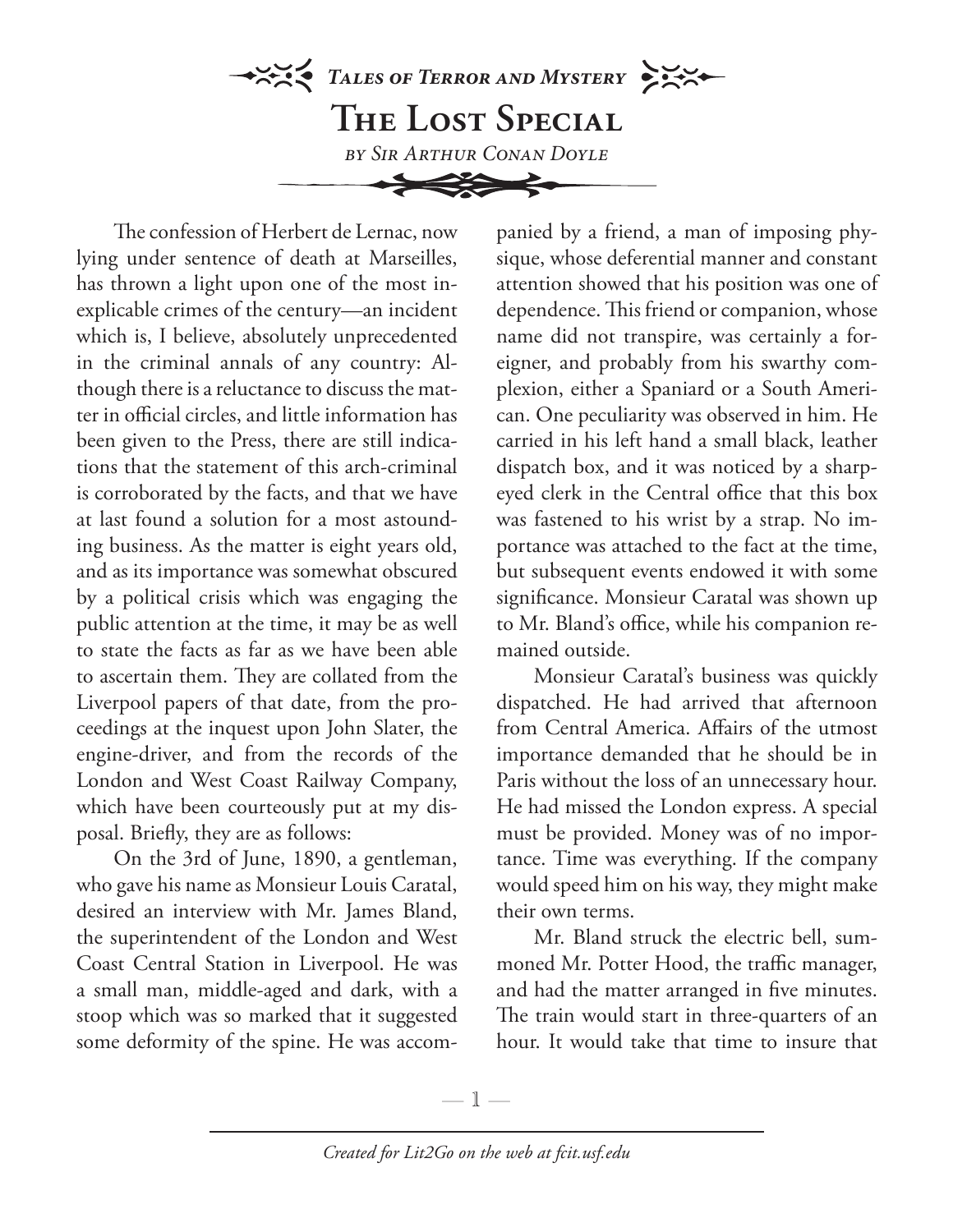the line should be clear. The powerful engine called Rochdale (No. 247 on the company's register) was attached to two carriages, with a guard's van behind. The first carriage was solely for the purpose of decreasing the inconvenience arising from the oscillation. The second was divided, as usual, into four compartments, a first-class, a first-class smoking, a second-class, and a second-class smoking. The first compartment, which was nearest to the engine, was the one allotted to the travellers. The other three were empty. The guard of the special train was James McPherson, who had been some years in the service of the company. The stoker, William Smith, was a new hand.

Monsieur Caratal, upon leaving the superintendent's office, rejoined his companion, and both of them manifested extreme impatience to be off. Having paid the money asked, which amounted to fifty pounds five shillings, at the usual special rate of five shillings a mile, they demanded to be shown the carriage, and at once took their seats in it, although they were assured that the better part of an hour must elapse before the line could be cleared. In the meantime a singular coincidence had occurred in the office which Monsieur Caratal had just quitted.

A request for a special is not a very uncommon circumstance in a rich commercial centre, but that two should be required upon the same afternoon was most unusual. It so happened, however, that Mr. Bland had hardly dismissed the first traveller before a second

entered with a similar request. This was a Mr. Horace Moore, a gentlemanly man of military appearance, who alleged that the sudden serious illness of his wife in London made it absolutely imperative that he should not lose an instant in starting upon the journey. His distress and anxiety were so evident that Mr. Bland did all that was possible to meet his wishes. A second special was out of the question, as the ordinary local service was already somewhat deranged by the first. There was the alternative, however, that Mr. Moore should share the expense of Monsieur Caratal's train, and should travel in the other empty first-class compartment, if Monsieur Caratal objected to having him in the one which he occupied. It was difficult to see any objection to such an arrangement, and yet Monsieur Caratal, upon the suggestion being made to him by Mr. Potter Hood, absolutely refused to consider it for an instant. The train was his, he said, and he would insist upon the exclusive use of it. All argument failed to overcome his ungracious objections, and finally the plan had to be abandoned. Mr. Horace Moore left the station in great distress, after learning that his only course was to take the ordinary slow train which leaves Liverpool at six o'clock. At four thirty-one exactly by the station clock the special train, containing the crippled Monsieur Caratal and his gigantic companion, steamed out of the Liverpool station. The line was at that time clear, and there should have been no stoppage before Manchester.

—  $2-$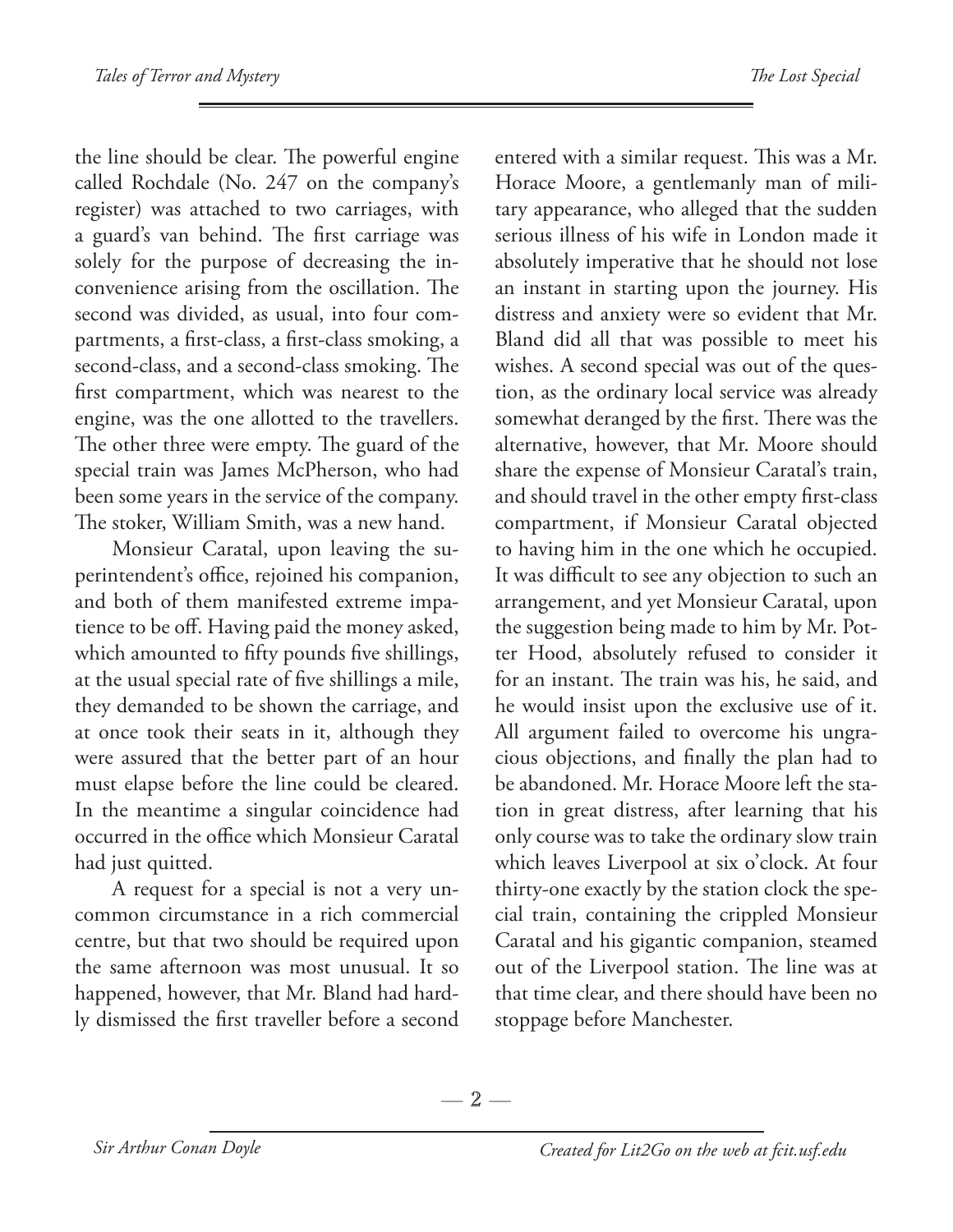The trains of the London and West Coast Railway run over the lines of another company as far as this town, which should have been reached by the special rather before six o'clock. At a quarter after six considerable surprise and some consternation were caused amongst the officials at Liverpool by the receipt of a telegram from Manchester to say that it had not yet arrived. An inquiry directed to St. Helens, which is a third of the way between the two cities, elicited the following reply—

"To James Bland, Superintendent, Central L. & W. C., Liverpool.—Special passed here at 4:52, well up to time.—Dowster, St. Helens."

This telegram was received at six-forty. At six-fifty a second message was received from Manchester—

"No sign of special as advised by you."

And then ten minutes later a third, more bewildering—

"Presume some mistake as to proposed running of special. Local train from St. Helens timed to follow it has just arrived and has seen nothing of it. Kindly wire advices.—Manchester."

The matter was assuming a most amazing aspect, although in some respects the last telegram was a relief to the authorities at Liverpool. If an accident had occurred to the special, it seemed hardly possible that the local train could have passed down the same line without observing it. And yet, what was

the alternative? Where could the train be? Had it possibly been sidetracked for some reason in order to allow the slower train to go past? Such an explanation was possible if some small repair had to be effected. A telegram was dispatched to each of the stations between St. Helens and Manchester, and the superintendent and traffic manager waited in the utmost suspense at the instrument for the series of replies which would enable them to say for certain what had become of the missing train. The answers came back in the order of questions, which was the order of the stations beginning at the St. Helens end—

"Special passed here five o'clock.—Collins Green."

"Special passed here six past five.—Earlstown."

"Special passed here 5:10.—Newton."

"Special passed here 5:20.—Kenyon Junction."

"No special train has passed here.—Barton Moss."

The two officials stared at each other in amazement.

"This is unique in my thirty years of experience," said Mr. Bland.

"Absolutely unprecedented and inexplicable, sir. The special has gone wrong between Kenyon Junction and Barton Moss."

"And yet there is no siding, so far as my memory serves me, between the two stations. The special must have run off the metals."

 $-3-$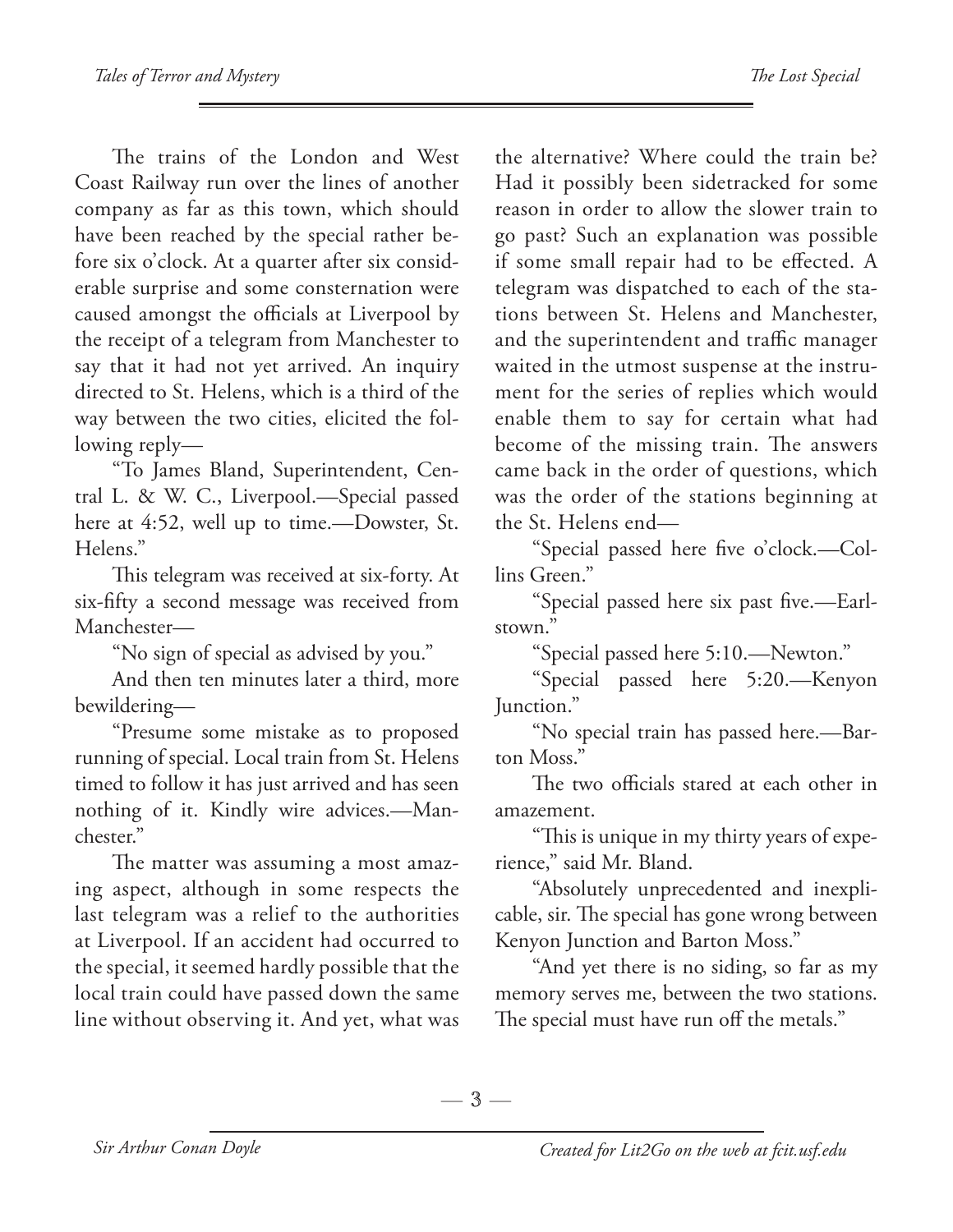"But how could the four-fifty parliamentary pass over the same line without observing it?"

"There's no alternative, Mr. Hood. It must be so. Possibly the local train may have observed something which may throw some light upon the matter. We will wire to Manchester for more information, and to Kenyon Junction with instructions that the line be examined instantly as far as Barton Moss." The answer from Manchester came within a few minutes.

"No news of missing special. Driver and guard of slow train positive no accident between Kenyon Junction and Barton Moss. Line quite clear, and no sign of anything unusual.—Manchester."

"That driver and guard will have to go," said Mr. Bland, grimly. "There has been a wreck and they have missed it. The special has obviously run off the metals without disturbing the line—how it could have done so passes my comprehension—but so it must be, and we shall have a wire from Kenyon or Barton Moss presently to say that they have found her at the bottom of an embankment."

But Mr. Bland's prophecy was not destined to be fulfilled. Half an hour passed, and then there arrived the following message from the station-master of Kenyon Junction—

"There are no traces of the missing special. It is quite certain that she passed here, and that she did not arrive at Barton Moss. We have detached engine from goods train, and I have myself ridden down the line, but all is clear, and there is no sign of any accident."

Mr. Bland tore his hair in his perplexity.

"This is rank lunacy, Hood!" he cried. "Does a train vanish into thin air in England in broad daylight? The thing is preposterous. An engine, a tender, two carriages, a van, five human beings—and all lost on a straight line of railway! Unless we get something positive within the next hour I'll take Inspector Collins, and go down myself."

And then at last something positive did occur. It took the shape of another telegram from Kenyon Junction.

"Regret to report that the dead body of John Slater, driver of the special train, has just been found among the gorse bushes at a point two and a quarter miles from the Junction. Had fallen from his engine, pitched down the embankment, and rolled among the bushes. Injuries to his head, from the fall, appear to be cause of death. Ground has now been carefully examined, and there is no trace of the missing train."

The country was, as has already been stated, in the throes of a political crisis, and the attention of the public was further distracted by the important and sensational developments in Paris, where a huge scandal threatened to destroy the Government and to wreck the reputations of many of the leading men in France. The papers were full of these events, and the singular disappearance of the special train attracted less attention than would have

 $-4-$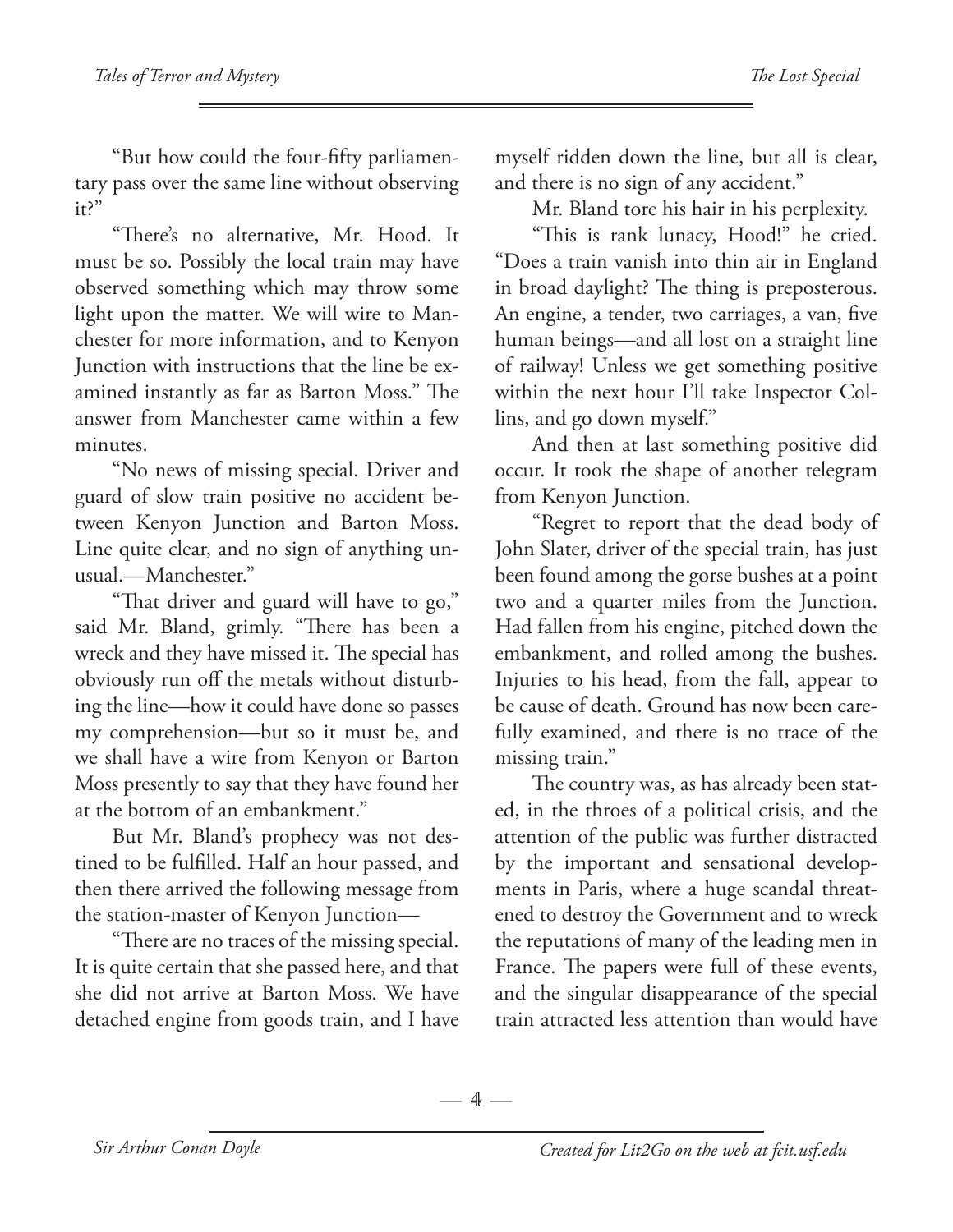been the case in more peaceful times. The grotesque nature of the event helped to detract from its importance, for the papers were disinclined to believe the facts as reported to them. More than one of the London journals treated the matter as an ingenious hoax, until the coroner's inquest upon the unfortunate driver (an inquest which elicited nothing of importance) convinced them of the tragedy of the incident.

Mr. Bland, accompanied by Inspector Collins, the senior detective officer in the service of the company, went down to Kenyon Junction the same evening, and their research lasted throughout the following day, but was attended with purely negative results. Not only was no trace found of the missing train, but no conjecture could be put forward which could possibly explain the facts. At the same time, Inspector Collins's official report (which lies before me as I write) served to show that the possibilities were more numerous than might have been expected.

"In the stretch of railway between these two points," said he, "the country is dotted with ironworks and collieries. Of these, some are being worked and some have been abandoned. There are no fewer than twelve which have small-gauge lines which run trolly- cars down to the main line. These can, of course, be disregarded. Besides these, however, there are seven which have, or have had, proper lines running down and connecting with points to the main line, so as to convey their produce

from the mouth of the mine to the great centres of distribution. In every case these lines are only a few miles in length. Out of the seven, four belong to collieries which are worked out, or at least to shafts which are no longer used. These are the Redgauntlet, Hero, Slough of Despond, and Heartsease mines, the latter having ten years ago been one of the principal mines in Lancashire. These four side lines may be eliminated from our inquiry, for, to prevent possible accidents, the rails nearest to the main line have been taken up, and there is no longer any connection. There remain three other side lines leading—

(a) To the Carnstock Iron Works; (b) To the Big Ben Colliery; (c) To the Perseverance Colliery.

"Of these the Big Ben line is not more than a quarter of a mile long, and ends at a dead wall of coal waiting removal from the mouth of the mine. Nothing had been seen or heard there of any special. The Carnstock Iron Works line was blocked all day upon the 3rd of June by sixteen truckloads of hematite. It is a single line, and nothing could have passed. As to the Perseverance line, it is a large double line, which does a considerable traffic, for the output of the mine is very large. On the 3rd of June this traffic proceeded as usual; hundreds of men including a gang of railway platelayers were working along the two miles and a quarter which constitute the total length of the line, and it is inconceivable that an unexpected train could have come down there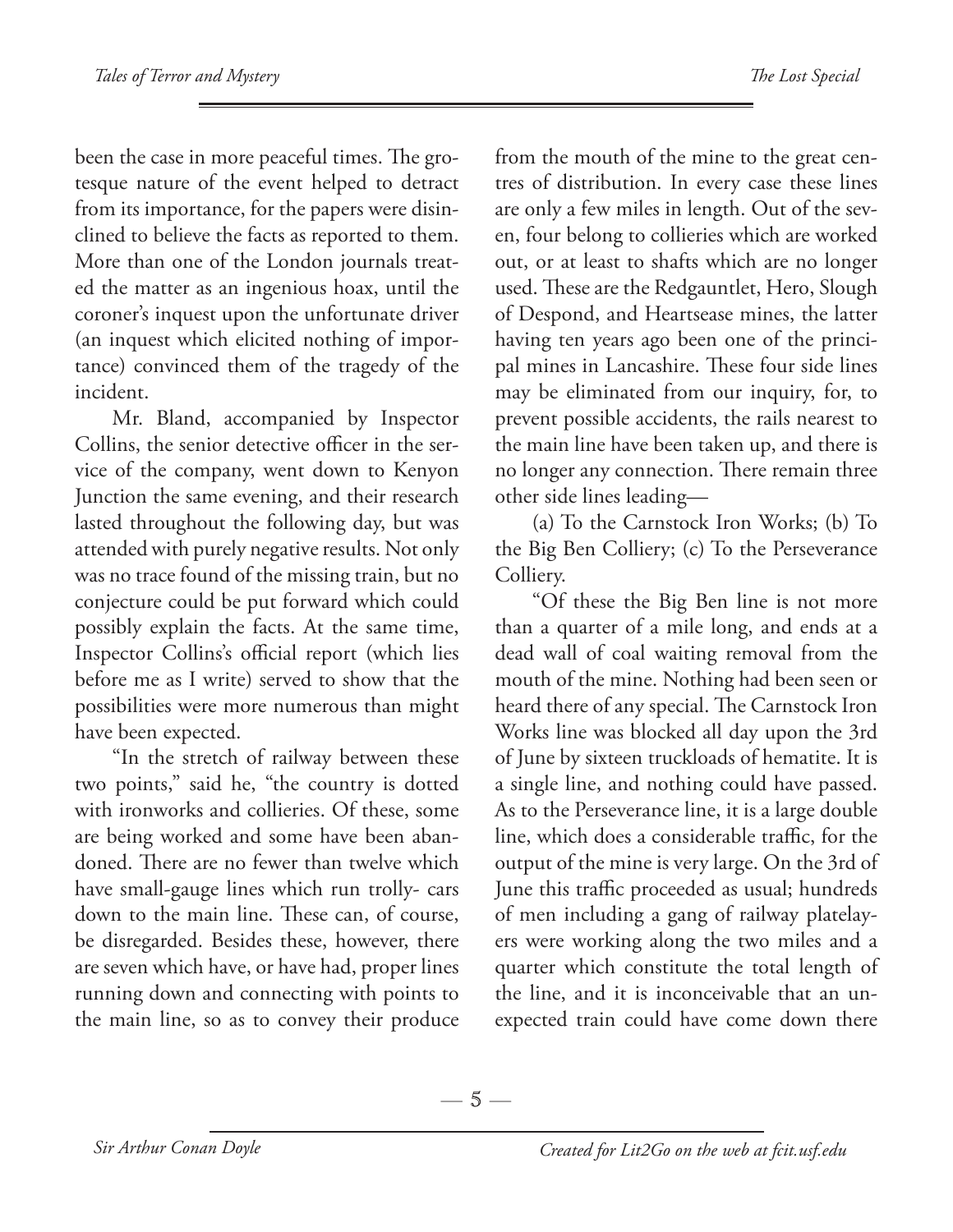without attracting universal attention. It may be remarked in conclusion that this branch line is nearer to St. Helens than the point at which the engine-driver was discovered, so that we have every reason to believe that the train was past that point before misfortune overtook her.

"As to John Slater, there is no clue to be gathered from his appearance or injuries. We can only say that, so far as we can see, he met his end by falling off his engine, though why he fell, or what became of the engine after his fall, is a question upon which I do not feel qualified to offer an opinion." In conclusion, the inspector offered his resignation to the Board, being much nettled by an accusation of incompetence in the London papers.

A month elapsed, during which both the police and the company prosecuted their inquiries without the slightest success. A reward was offered and a pardon promised in case of crime, but they were both unclaimed. Every day the public opened their papers with the conviction that so grotesque a mystery would at last be solved, but week after week passed by, and a solution remained as far off as ever. In broad daylight, upon a June afternoon in the most thickly inhabited portion of England, a train with its occupants had disappeared as completely as if some master of subtle chemistry had volatilized it into gas. Indeed, among the various conjectures which were put forward in the public Press, there were some which seriously asserted that supernatural, or, at least, preternatural, agencies had been at work, and that the deformed Monsieur Caratal was probably a person who was better known under a less polite name. Others fixed upon his swarthy companion as being the author of the mischief, but what it was exactly which he had done could never be clearly formulated in words.

Amongst the many suggestions put forward by various newspapers or private individuals, there were one or two which were feasible enough to attract the attention of the public. One which appeared in The Times, over the signature of an amateur reasoner of some celebrity at that date, attempted to deal with the matter in a critical and semi-scientific manner. An extract must suffice, although the curious can see the whole letter in the issue of the 3rd of July.

"It is one of the elementary principles of practical reasoning," he remarked, "that when the impossible has been eliminated the residuum, HOWEVER IMPROBABLE, must contain the truth. It is certain that the train left Kenyon Junction. It is certain that it did not reach Barton Moss. It is in the highest degree unlikely, but still possible, that it may have taken one of the seven available side lines. It is obviously impossible for a train to run where there are no rails, and, therefore, we may reduce our improbables to the three open lines, namely the Carnstock Iron Works, the Big Ben, and the Perseverance. Is there a secret society of colliers, an English Camorra,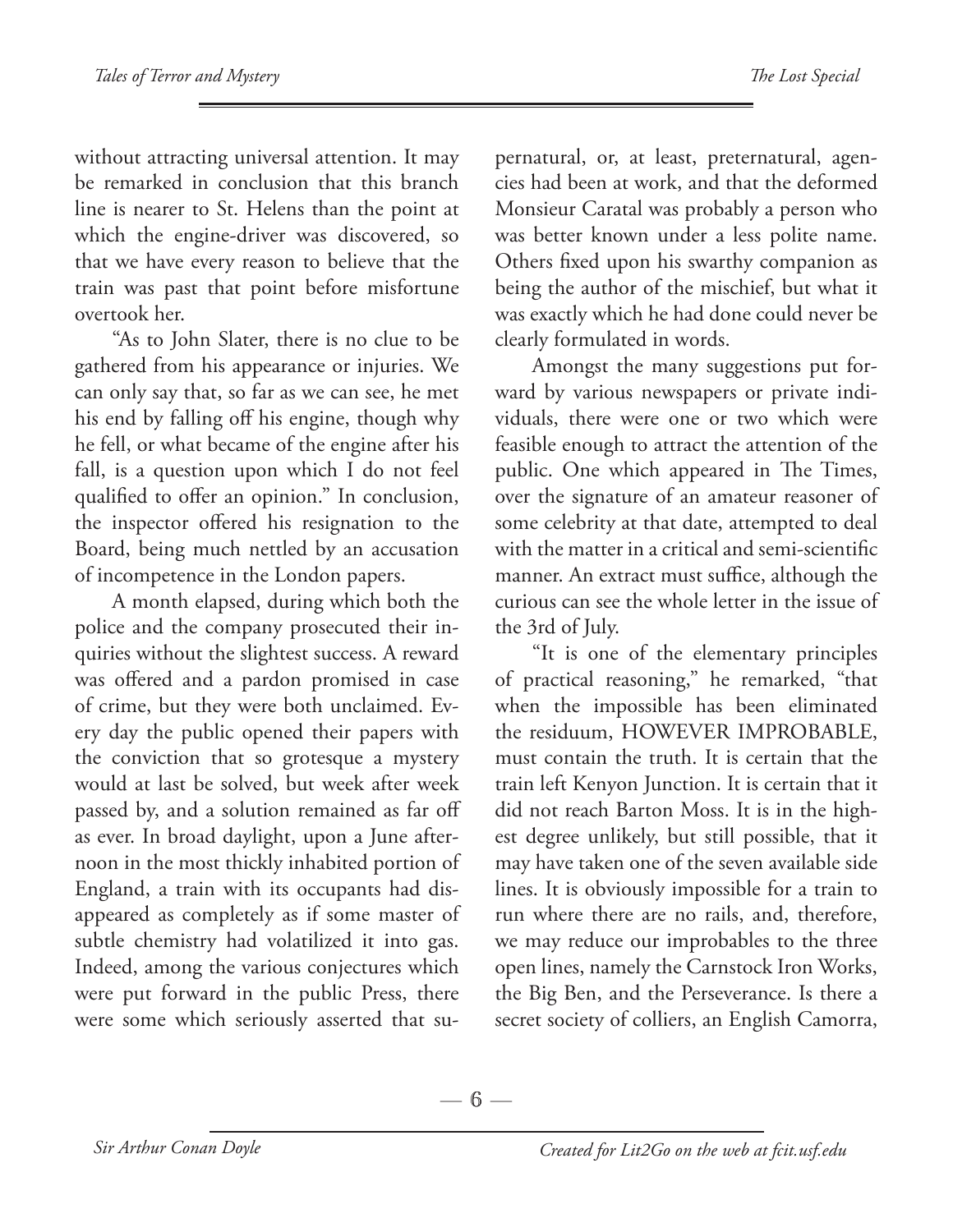which is capable of destroying both train and passengers? It is improbable, but it is not impossible. I confess that I am unable to suggest any other solution. I should certainly advise the company to direct all their energies towards the observation of those three lines, and of the workmen at the end of them. A careful supervision of the pawnbrokers' shops of the district might possibly bring some suggestive facts to light."

The suggestion coming from a recognized authority upon such matters created considerable interest, and a fierce opposition from those who considered such a statement to be a preposterous libel upon an honest and deserving set of men. The only answer to this criticism was a challenge to the objectors to lay any more feasible explanations before the public. In reply to this two others were forthcoming (Times, July 7th and 9th). The first suggested

that the train might have run off the metals and be lying submerged in the Lancashire and Staffordshire Canal, which runs parallel to the railway for some hundred of yards. This suggestion was thrown out of court by the published depth of the canal, which was entirely insufficient to conceal so large an object. The second correspondent wrote calling attention to the bag which appeared to be the sole luggage which the travellers

had brought with them, and suggesting that some novel explosive of immense and pulverizing power might have been concealed in it. The obvious absurdity, however, of supposing that the whole train might be blown to dust while the metals remained uninjured reduced any such explanation to a farce. The investigation had drifted into this hopeless position when a new and most unexpected incident occurred.

This was nothing less than the receipt by Mrs. McPherson of a letter from her husband, James McPherson, who had been the guard on the missing train. The letter, which was dated July 5th, 1890, was posted from New York and came to hand upon July 14th. Some doubts were expressed as to its genuine character but Mrs. McPherson was positive as to the writing, and the fact that it contained a remittance of a hundred dollars in five-dollar



 $-7-$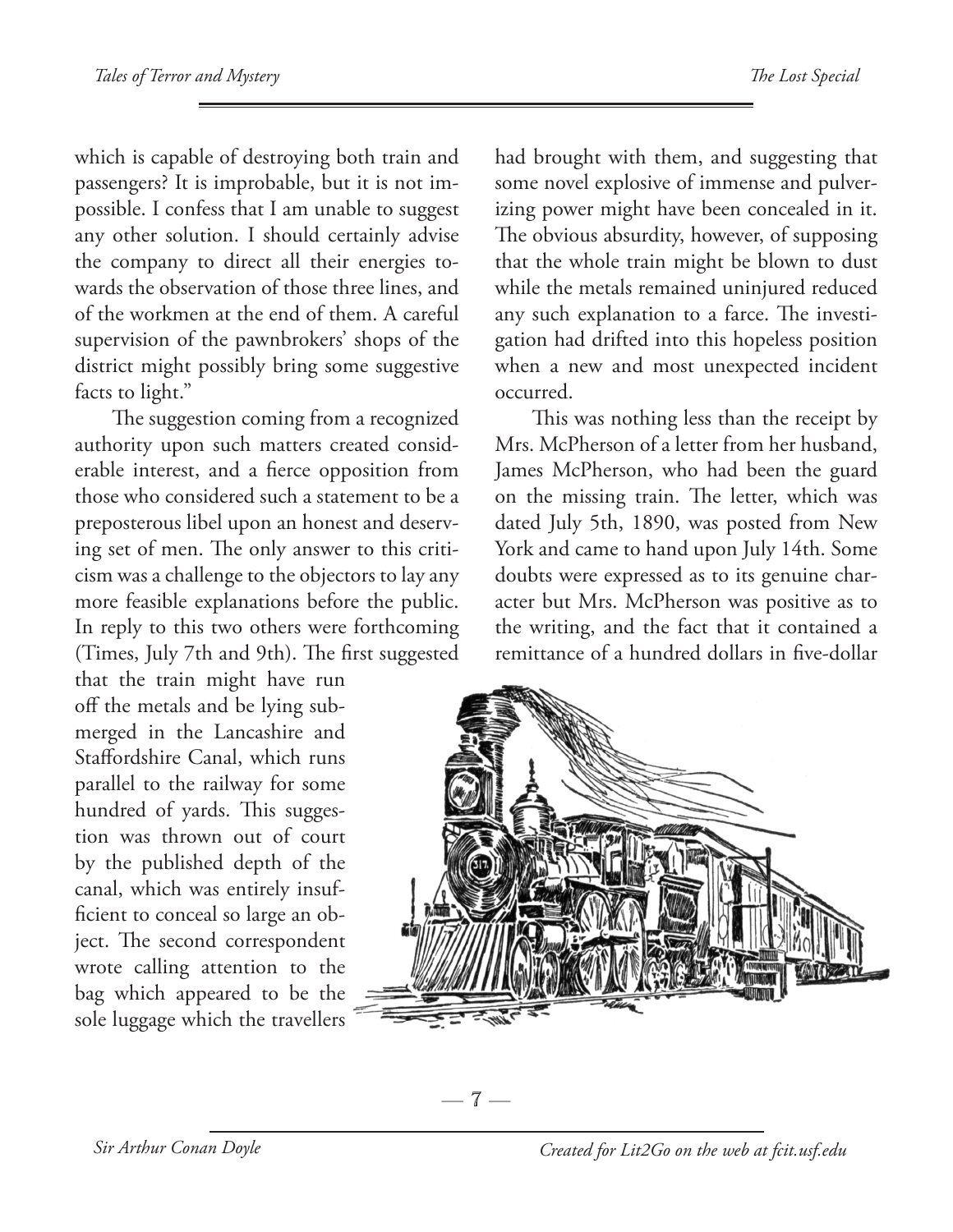notes was enough in itself to discount the idea of a hoax. No address was given in the letter, which ran in this way:

MY DEAR WIFE,—

"I have been thinking a great deal, and I find it very hard to give you up. The same with Lizzie. I try to fight against it, but it will always come back to me. I send you some money which will change into twenty English pounds. This should be enough to bring both Lizzie and you across the Atlantic, and you will find the Hamburg boats which stop at Southampton very good boats, and cheaper than Liverpool. If you could come here and stop at the Johnston House I would try and send you word how to meet, but things are very difficult with me at present, and I am not very happy, finding it hard to give you both up. So no more at present, from your loving husband,

"James McPherson."

For a time it was confidently anticipated that this letter would lead to the clearing up of the whole matter, the more so as it was ascertained that a passenger who bore a close resemblance to the missing guard had travelled from Southampton under the name of Summers in the Hamburg and New York liner Vistula, which started upon the 7th of June. Mrs. McPherson and her sister Lizzie Dolton went across to New York as directed and stayed for three weeks at the Johnston House, without hearing anything from the missing man. It is probable that some injudicious comments in

the Press may have warned him that the police were using them as a bait. However, this may be, it is certain that he neither wrote nor came, and the women were eventually compelled to return to Liverpool.

And so the matter stood, and has continued to stand up to the present year of 1898. Incredible as it may seem, nothing has transpired during these eight years which has shed the least light upon the extraordinary disappearance of the special train which contained Monsieur Caratal and his companion. Careful inquiries into the antecedents of the two travellers have only established the fact that Monsieur Caratal was well known as a financier and political agent in Central America, and that during his voyage to Europe he had betrayed extraordinary anxiety to reach Paris. His companion, whose name was entered upon the passenger lists as Eduardo Gomez, was a man whose record was a violent one, and whose reputation was that of a bravo and a bully. There was evidence to show, however, that he was honestly devoted to the interests of Monsieur Caratal, and that the latter, being a man of puny physique, employed the other as a guard and protector. It may be added that no information came from Paris as to what the objects of Monsieur Caratal's hurried journey may have been. This comprises all the facts of the case up to the publication in the Marseilles papers of the recent confession of Herbert de Lernac, now under sentence of death for the murder of a merchant named Bonvalot. This

 $-8 -$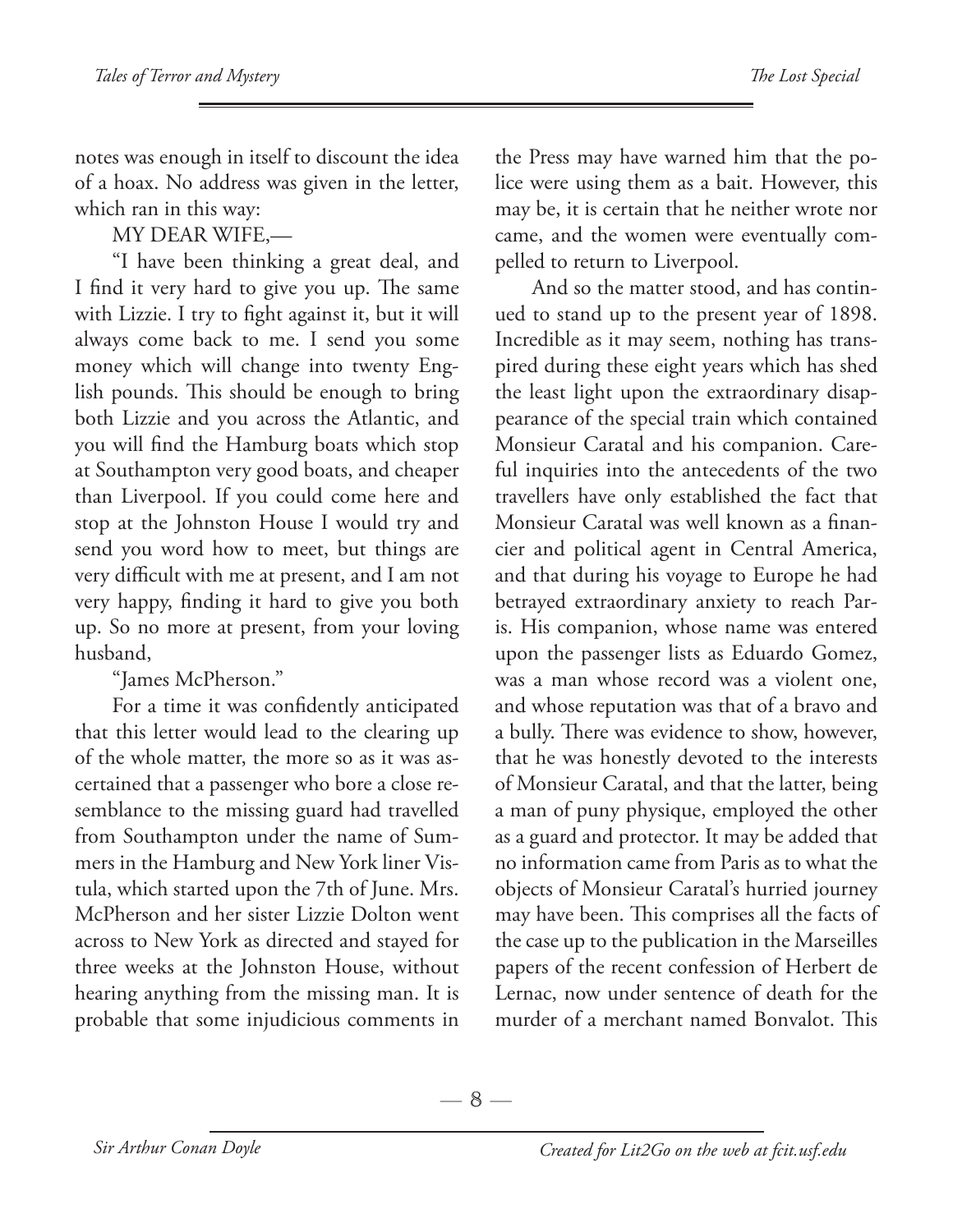statement may be literally translated as follows:

"It is not out of mere pride or boasting that I give this information, for, if that were my object, I could tell a dozen actions of mine which are quite as splendid; but I do it in order that certain gentlemen in Paris may understand that I, who am able here to tell about the fate of Monsieur Caratal, can also tell in whose interest and at whose request the deed was done, unless the reprieve which I am awaiting comes to me very quickly. Take warning, messieurs, before it is too late! You know Herbert de Lernac, and you are aware that his deeds are as ready as his words. Hasten then, or you are lost!

"At present I shall mention no names—if you only heard the names, what would you not think!—but I shall merely tell you how cleverly I did it. I was true to my employers then, and no doubt they will be true to me now. I hope so, and until I am convinced that they have betrayed me, these names, which would convulse Europe, shall not be divulged. But on that day . . . well, I say no more!

"In a word, then, there was a famous trial in Paris, in the year 1890, in connection with a monstrous scandal in politics and finance. How monstrous that scandal was can never be known save by such confidential agents as myself. The honour and careers of many of the chief men in France were at stake. You have seen a group of ninepins standing, all so rigid, and prim, and unbending. Then there comes the ball from far away and pop, pop, pop there are your ninepins on the floor. Well, imagine some of the greatest men in France as these ninepins and then this Monsieur Caratal was the ball which could be seen coming from far away. If he arrived, then it was pop, pop, pop for all of them. It was determined that he should not arrive.

"I do not accuse them all of being conscious of what was to happen. There were, as I have said, great financial as well as political interests at stake, and a syndicate was formed to manage the business. Some subscribed to the syndicate who hardly understood what were its objects. But others understood very well, and they can rely upon it that I have not forgotten their names. They had ample warning that Monsieur Caratal was coming long before he left South America, and they knew that the evidence which he held would certainly mean ruin to all of them. The syndicate had the command of an unlimited amount of money—absolutely unlimited, you understand. They looked round for an agent who was capable of wielding this gigantic power. The man chosen must be inventive, resolute, adaptive—a man in a million. They chose Herbert de Lernac, and I admit that they were right.

"My duties were to choose my subordinates, to use freely the power which money gives, and to make certain that Monsieur Caratal should never arrive in Paris. With characteristic energy I set about my commis-

 $-9-$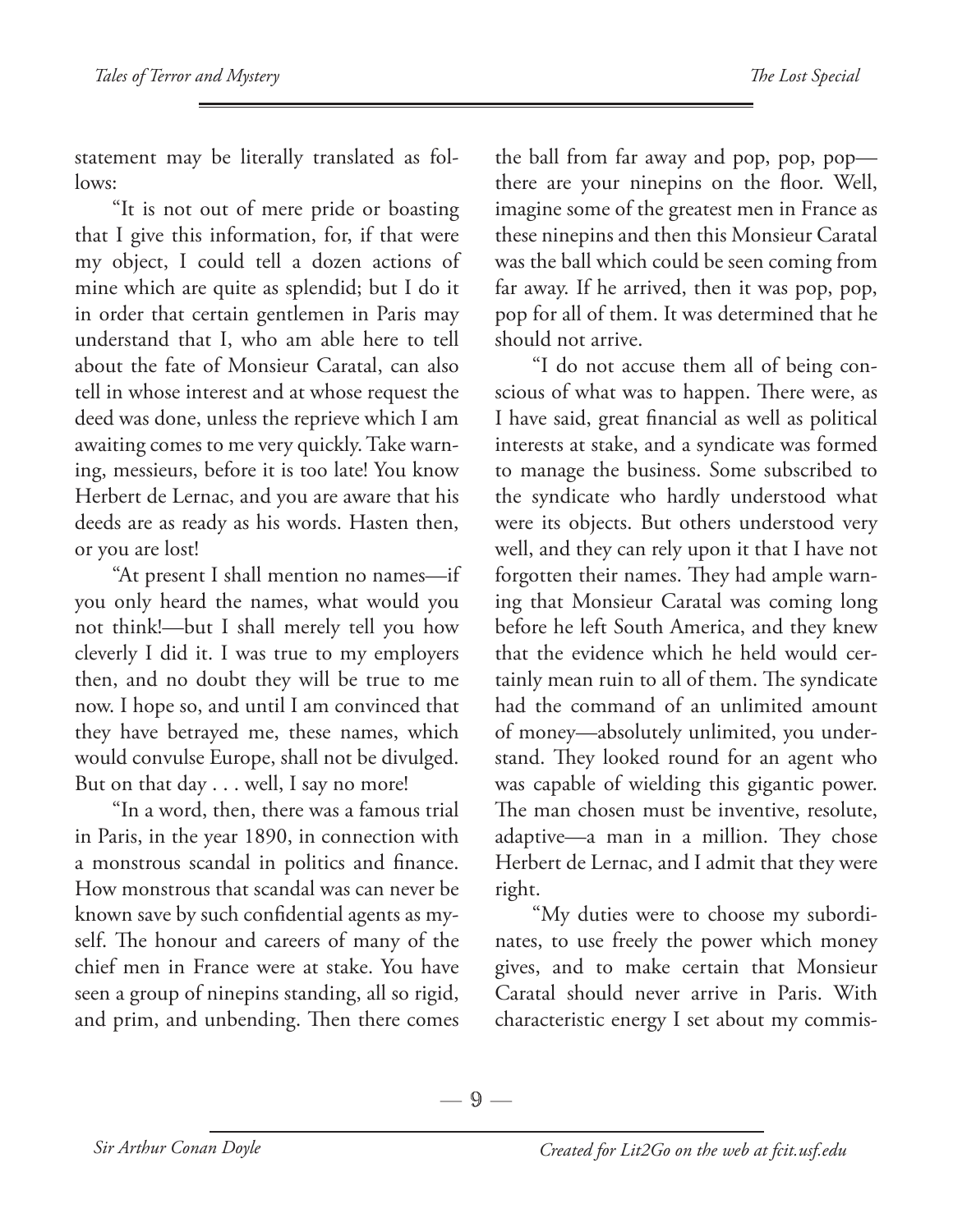sion within an hour of receiving my instructions, and the steps which I took were the very best for the purpose which could possibly be devised.

"A man whom I could trust was dispatched instantly to South America to travel home with Monsieur Caratal. Had he arrived in time the ship would never have reached Liverpool; but alas! it had already started before my agent could reach it. I fitted out a small armed brig to intercept it, but again I was unfortunate. Like all great organizers I was, however, prepared for failure, and had a series of alternatives prepared, one or the other of which must succeed. You must not underrate the difficulties of my undertaking, or imagine that a mere commonplace assassination would meet the case. We must destroy not only Monsieur Caratal, but Monsieur Caratal's documents, and Monsieur Caratal's companions also, if we had reason to believe that he had communicated his secrets to them. And you must remember that they were on the alert, and keenly suspicious of any such attempt. It was a task which was in every way worthy of me, for I am always most masterful where another would be appalled.

"I was all ready for Monsieur Caratal's reception in Liverpool, and I was the more eager because I had reason to believe that he had made arrangements by which he would have a considerable guard from the moment that he arrived in London. Anything which was to be done must be done between the moment of his setting foot upon the Liverpool quay and that of his arrival at the London and West Coast terminus in London. We prepared six plans, each more elaborate than the last; which plan would be used would depend upon his own movements. Do what he would, we were ready for him. If he had stayed in Liverpool, we were ready. If he took an ordinary train, an express, or a special, all was ready. Everything had been foreseen and provided for.

"You may imagine that I could not do all this myself. What could I know of the English railway lines? But money can procure willing agents all the world over, and I soon had one of the acutest brains in England to assist me. I will mention no names, but it would be unjust to claim all the credit for myself. My English ally was worthy of such an alliance. He knew the London and West Coast line thoroughly, and he had the command of a band of workers who were trustworthy and intelligent. The idea was his, and my own judgement was only required in the details. We bought over several officials, amongst whom the most important was James McPherson, whom we had ascertained to be the guard most likely to be employed upon a special train. Smith, the stoker, was also in our employ. John Slater, the engine-driver, had been approached, but had been found to be obstinate and dangerous, so we desisted. We had no certainty that Monsieur Caratal would take a special, but we thought it very probable, for it was of the utmost importance to him that he should reach

 $-10-$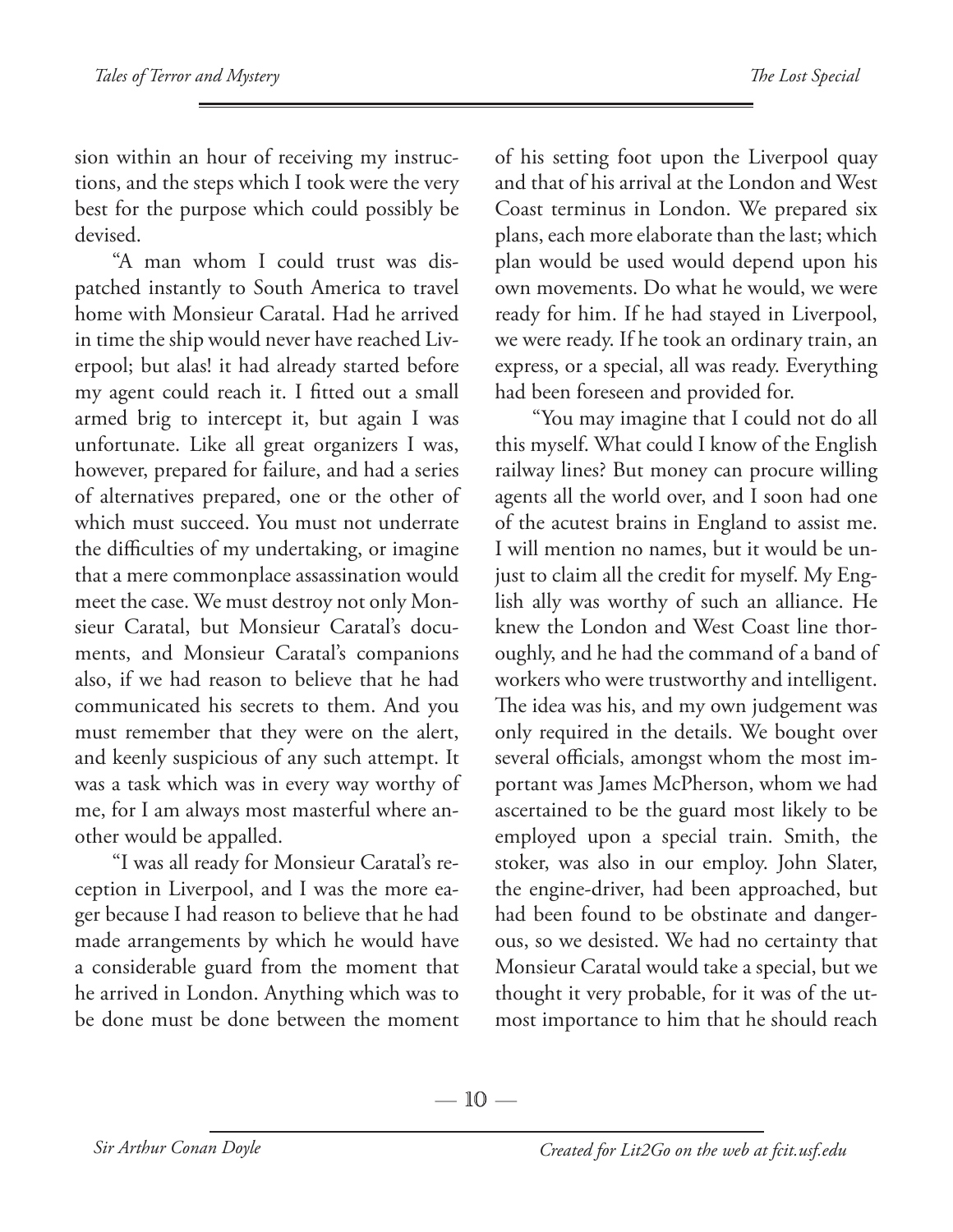Paris without delay. It was for this contingency, therefore, that we made special preparations— preparations which were complete down to the last detail long before his steamer had sighted the shores of England. You will be amused to learn that there was one of my agents in the pilot-boat which brought that steamer to its moorings.

"The moment that Caratal arrived in Liverpool we knew that he suspected danger and was on his guard. He had brought with him as an escort a dangerous fellow, named Gomez, a man who carried weapons, and was prepared to use them. This fellow carried Caratal's confidential papers for him, and was ready to protect either them or his master. The probability was that Caratal had taken him into his counsel, and that to remove Caratal without removing Gomez would be a mere waste of energy. It was necessary that they should be involved in a common fate, and our plans to that end were much facilitated by their request for a special train. On that special train you will understand that two out of the three servants of the company were really in our employ, at a price which would make them independent for a lifetime. I do not go so far as to say that the English are more honest than any other nation, but I have found them more expensive to buy.

"I have already spoken of my English agent—who is a man with a considerable future before him, unless some complaint of the throat carries him off before his time. He had charge of all arrangements at Liverpool, whilst I was stationed at the inn at Kenyon, where I awaited a cipher signal to act. When the special was arranged for, my agent instantly telegraphed to me and warned me how soon I should have everything ready. He himself under the name of Horace Moore applied immediately for a special also, in the hope that he would be sent down with Monsieur Caratal, which might under certain circumstances have been helpful to us. If, for example, our great coup had failed, it would then have become the duty of my agent to have shot them both and destroyed their papers. Caratal was on his guard, however, and refused to admit any other traveller. My agent then left the station, returned by another entrance, entered the guard's van on the side farthest from the platform, and travelled down with McPherson the guard.

"In the meantime you will be interested to know what my movements were. Everything had been prepared for days before, and only the finishing touches were needed. The side line which we had chosen had once joined the main line, but it had been disconnected. We had only to replace a few rails to connect it once more. These rails had been laid down as far as could be done without danger of attracting attention, and now it was merely a case of completing a juncture with the line, and arranging the points as they had been before. The sleepers had never been removed, and the rails, fish- plates and rivets were all ready,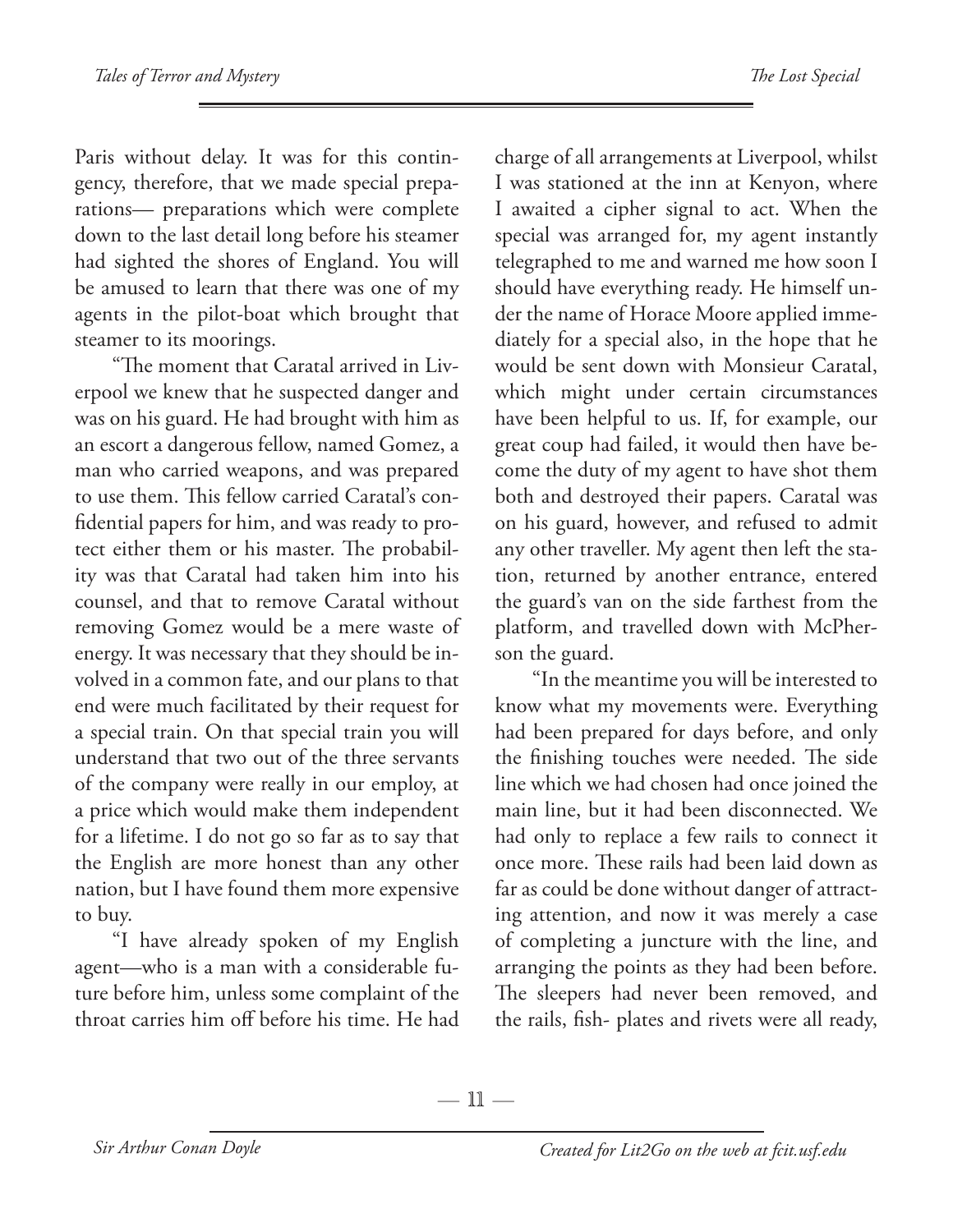for we had taken them from a siding on the abandoned portion of the line. With my small but competent band of workers, we had everything ready long before the special arrived. When it did arrive, it ran off upon the small side line so easily that the jolting of the points appears to have been entirely unnoticed by the two travellers.

"Our plan had been that Smith, the stoker, should chloroform John Slater, the driver, so that he should vanish with the others. In this respect, and in this respect only, our plans miscarried—I except the criminal folly of McPherson in writing home to his wife. Our stoker did his business so clumsily that Slater in his struggles fell off the engine, and though fortune was with us so far that he broke his neck in the fall, still he remained as a blot upon that which would otherwise have been one of those complete masterpieces which are only to be contemplated in silent admiration. The criminal expert will find in John Slater the one flaw in all our admirable combinations. A man who has had as many triumphs as I can afford to be frank, and I therefore lay my finger upon John Slater, and I proclaim him to be a flaw.

"But now I have got our special train upon the small line two kilometres, or rather more than one mile, in length, which leads, or rather used to lead, to the abandoned Heartsease mine, once one of the largest coal mines in England. You will ask how it is that no one saw the train upon this unused line. I answer

that along its entire length it runs through a deep cutting, and that, unless someone had been on the edge of that cutting, he could not have seen it. There WAS someone on the edge of that cutting. I was there. And now I will tell you what I saw.

"My assistant had remained at the points in order that he might superintend the switching off of the train. He had four armed men with him, so that if the train ran off the line we thought it probable, because the points were very rusty—we might still have resources to fall back upon. Having once seen it safely on the side line, he handed over the responsibility to me. I was waiting at a point which overlooks the mouth of the mine, and I was also armed, as were my two companions. Come what might, you see, I was always ready.

"The moment that the train was fairly on the side line, Smith, the stoker, slowed-down the engine, and then, having turned it on to the fullest speed again, he and McPherson, with my English lieutenant, sprang off before it was too late. It may be that it was this slowing-down which first attracted the attention of the travellers, but the train was running at full speed again before their heads appeared at the open window. It makes me smile to think how bewildered they must have been. Picture to yourself your own feelings if, on looking out of your luxurious carriage, you suddenly perceived that the lines upon which you ran were rusted and corroded, red and yellow with disuse and decay! What a catch must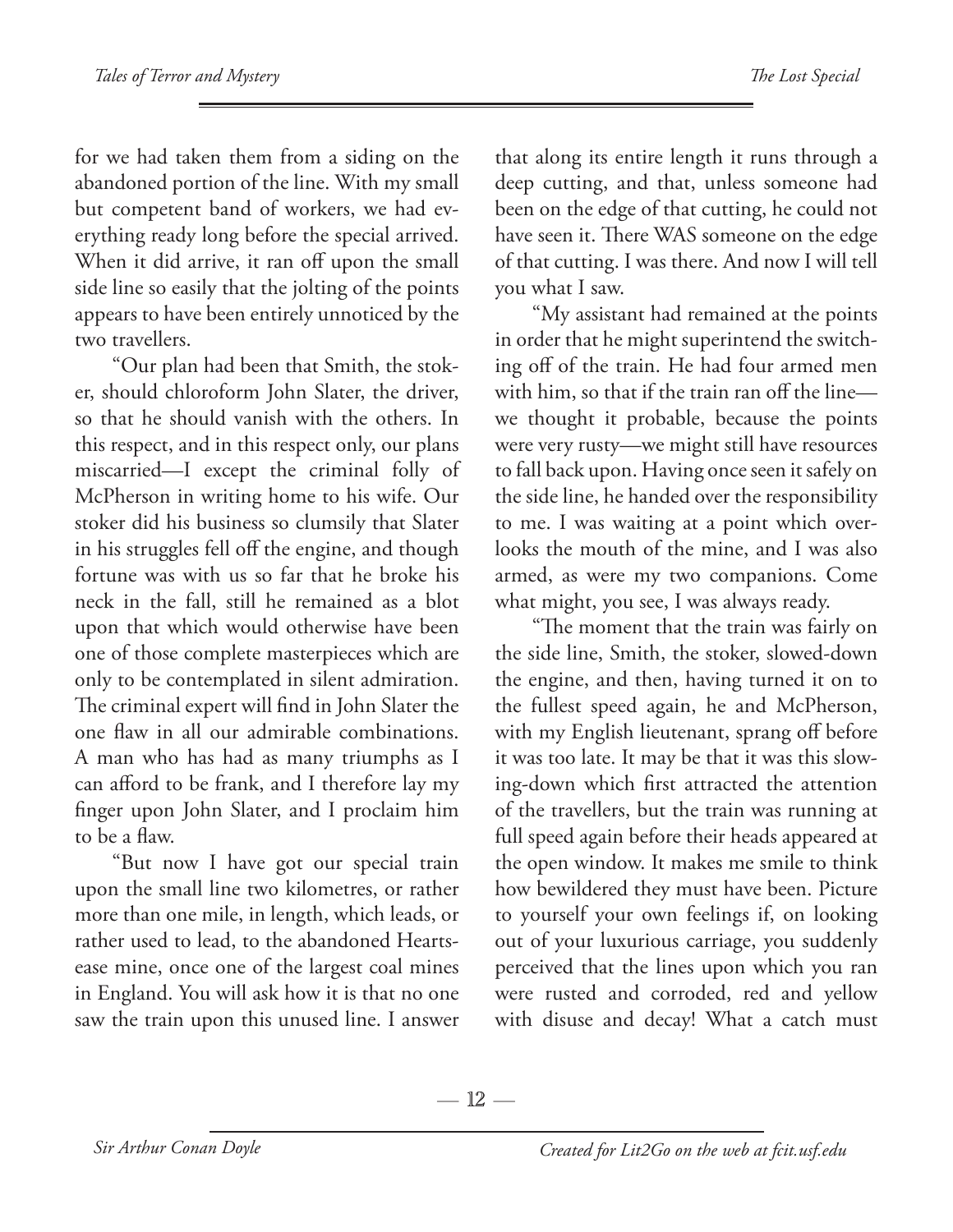have come in their breath as in a second it flashed upon them that it was not Manchester but Death which was waiting for them at the end of that sinister line. But the train was running with frantic speed, rolling and rocking over the rotten line, while the wheels made a frightful screaming sound upon the rusted surface. I was close to them, and could see their faces. Caratal was praying, I think—there was something like a rosary dangling out of his hand. The other roared like a bull who smells the blood of the slaughter-house. He saw us standing on the bank, and he beckoned to us like a madman. Then he tore at his wrist and threw his dispatch-box out of the window in our direction. Of course, his meaning was obvious. Here was the evidence, and they would promise to be silent if their lives were spared. It would have been very agreeable if we could have done so, but business is business. Besides, the train was now as much beyond our controls as theirs.

"He ceased howling when the train rattled round the curve and they saw the black mouth of the mine yawning before them. We had removed the boards which had covered it, and we had cleared the square entrance. The rails had formerly run very close to the shaft for the convenience of loading the coal, and we had only to add two or three lengths of rail in order to lead to the very brink of the shaft. In fact, as the lengths would not quite fit, our line projected about three feet over the edge. We saw the two heads at the window: Caratal below, Gomez above; but they had both been struck silent by what they saw. And yet they could not withdraw their heads. The sight seemed to have paralysed them.

"I had wondered how the train running at a great speed would take the pit into which I had guided it, and I was much interested in watching it. One of my colleagues thought that it would actually jump it, and indeed it was not very far from doing so. Fortunately, however, it fell short, and the buffers of the engine struck the other lip of the shaft with a tremendous crash. The funnel flew off into the air. The tender, carriages, and van were all smashed up into one jumble, which, with the remains of the engine, choked for a minute or so the mouth of the pit. Then something gave way in the middle, and the whole mass of green iron, smoking coals, brass fittings, wheels, woodwork, and cushions all crumbled together and crashed down into the mine. We heard the rattle, rattle, rattle, as the debris struck against the walls, and then, quite a long time afterwards, there came a deep roar as the remains of the train struck the bottom. The boiler may have burst, for a sharp crash came after the roar, and then a dense cloud of steam and smoke swirled up out of the black depths, falling in a spray as thick as rain all round us. Then the vapour shredded off into thin wisps, which floated away in the summer sunshine, and all was quiet again in the Heartsease mine.

 $-13-$